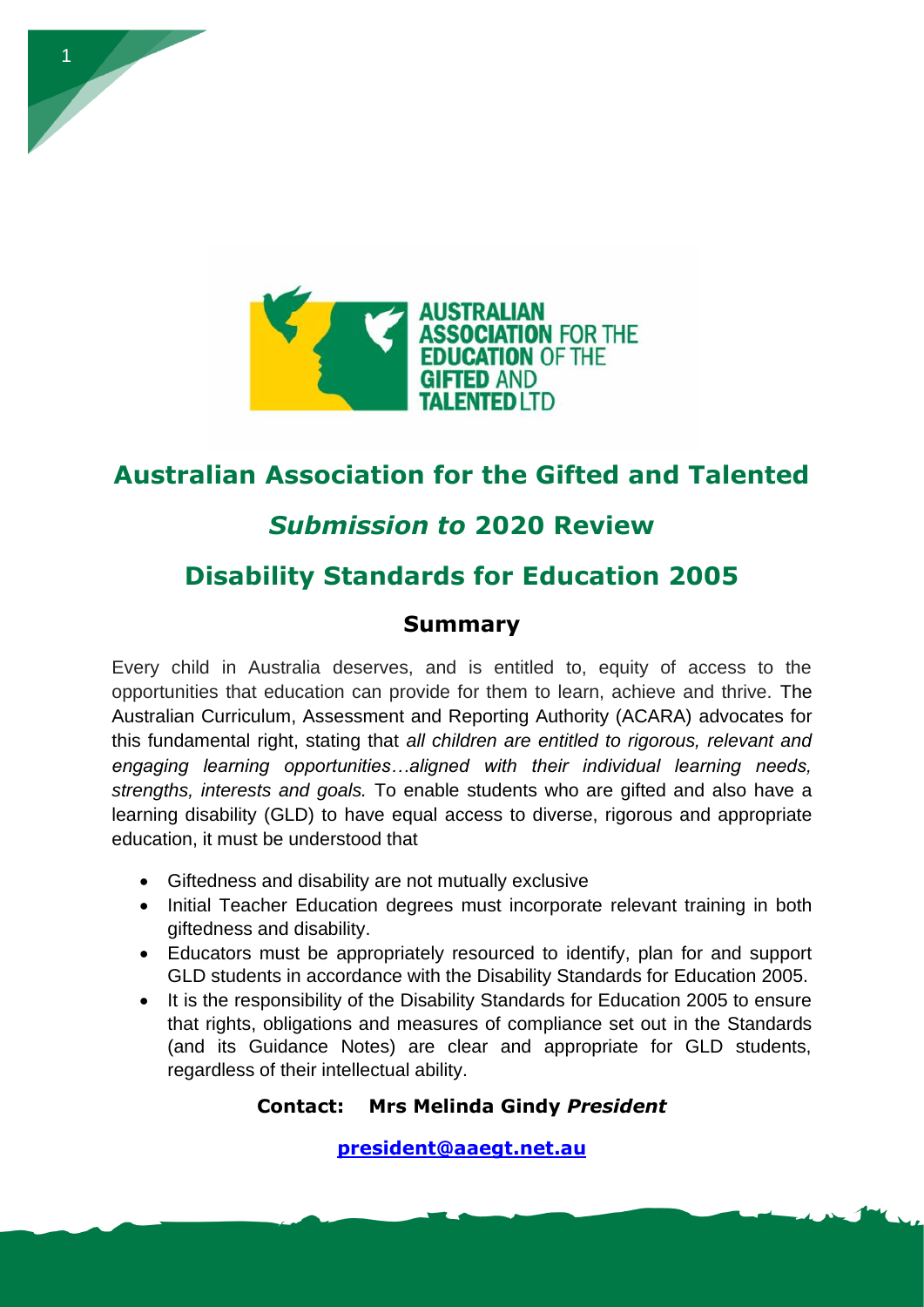## **Introduction**

This submission focusses on **students** with **disability** who are also intellectually **gifted** (ie, intellectual ability in top 10% of age peers) in early childhood, primary and secondary **education** settings. The submission responds to the Terms of Reference for the 2020 Review in consideration of intellectually gifted students with disability. The submission describes the barriers encountered by intellectually gifted students with disability and by their parents and their educators, with particular emphasis on how little is known by education providers in all three sectors about their obligations under disability discrimination **legislation** (in particular the *Disability Standards for Education 2005*). Furthermore, this submission emphasises how difficult it is for some gifted students with disability to obtain approval for **disability adjustments**, both for classroom activities and in-school assessments and for high-stakes State tests and exams such as NAPLAN and Year 12 final exams. The submission argues that this constitutes **neglect** on the part of education systems to appropriately and adequately provide for the educational entitlement of students with disability who are also intellectually gifted.

# **Gifted and High Ability Students**

Gifted and high ability students are those who have the potential for high achievement, or who are demonstrating advanced achievement. Research evidence confirms that without appropriately challenging and supportive educational opportunities, gifted children may underachieve, dropout and experience emotional disturbance and impaired wellbeing. There are over **400,000 gifted children in schools across Australia.** 

## **Gifted students with disability**

Giftedness does not restrict itself to race, gender, socio-economic status, those with a learning disability or any other minority group (Trail, 2011). As such, gifted children are not exempt from any form of disability, apart from an intellectual disability. The cooccurrence of giftedness with a learning disability (GLD) is not a new concept. In fact, Hollingworth (1923) deliberated on the needs of this group almost 100 years ago. It is highly plausible that educators will work with and teach multiple GLD children within their teaching career. Rogers (2010) found that a total of 14% of gifted children in her research presented with some form of twice-exceptionality. Indeed, *'a high IQ is protective against nothing but a low one'* (Barnes, 2015).

Often the greatest challenge for teachers of GLD children lay in engaging their minds at an intellectual level, whilst accommodating and catering for their learning disabilities. Abramo (2015) reflects: *"Twice-exceptional\* children are a misidentified, misunderstood, and underserved population. Often their needs are not met because 2E students differ from students with disabilities, students with average intelligence*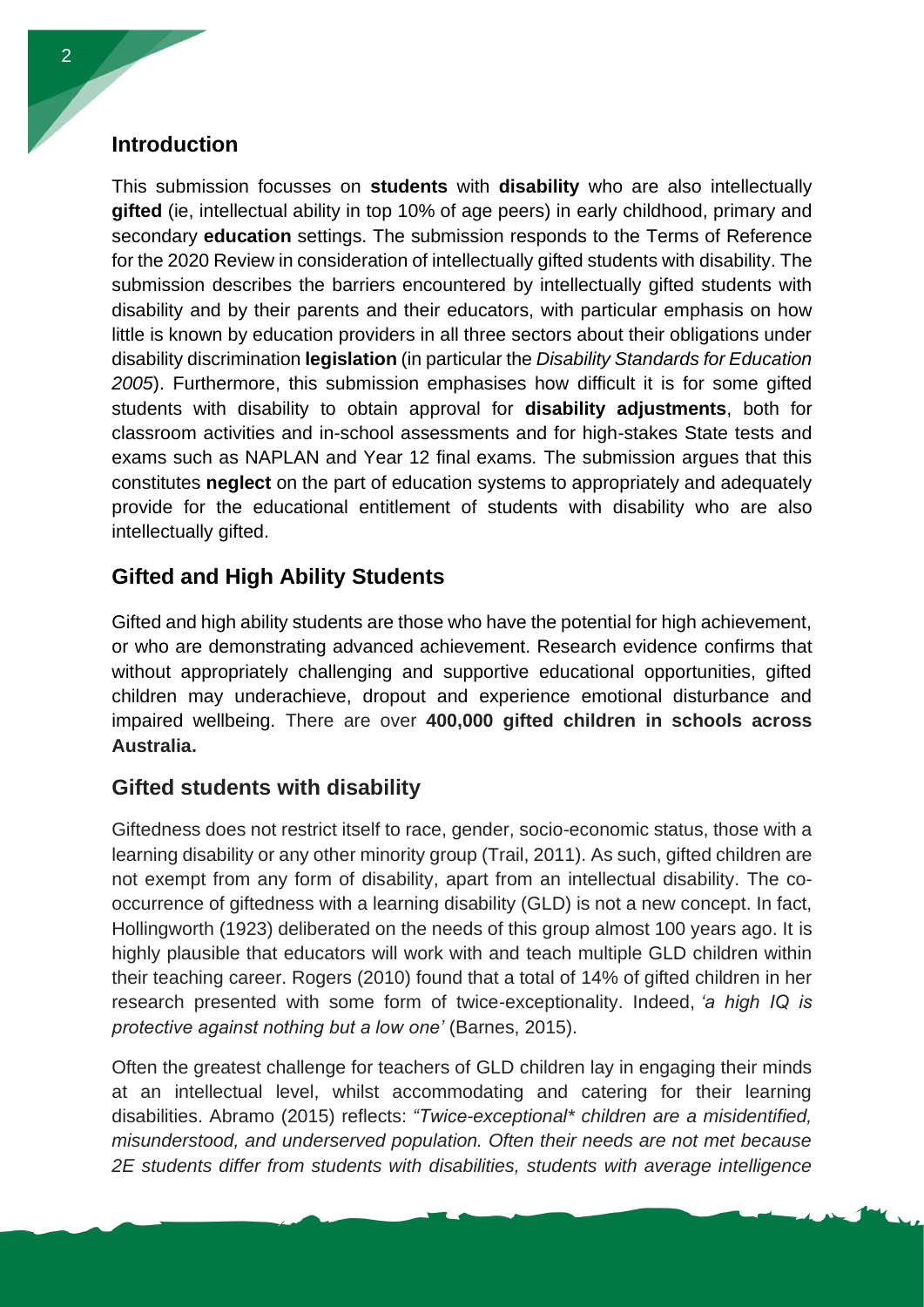*and gifted-alone peers".* Reis and Renzulli (2004) stated that *"gifted students with learning disabilities often were misunderstood because their giftedness could mask their disabilities and their disabilities could camouflage their talents"*.

*\** Note: *Twice-Exceptional* is a term used to describe students who have two exceptionalities; the first exceptionality being their giftedness, the second being their learning disability.

Education is a basic right of every child in Australia. Every child in Australia deserves, and is entitled to, equity of access to the opportunities that education can provide for them to learn, achieve and thrive. The Australian Curriculum, Assessment and Reporting Authority (ACARA) advocates for this fundamental right, stating that "all children are entitled to rigorous, relevant and engaging learning opportunities…aligned with their individual learning needs, strengths, interests and goals".

### **Terms of Reference 1:**

#### *Are the rights, obligations and measures of compliance set out in the Standards (and its Guidance Notes) clear and appropriate?*

The Standards help to make sure students with disability can participate in education and training. This supports people with disability to be able to participate fully in society and have more opportunities throughout their life.

Whilst there exists the myth in our country that 'giftedness' and 'disability' are on 'opposite ends of the spectrum', the rights, obligations and measures of compliance set out in the Standards remain ambiguous in relation to GLD students. *'It's hard to imagine how a child could be actively "yanking your chain" or know "just the right buttons to push" when he's not thinking rationally in the midst of frustration. It's harder still to imagine why a child would intentionally behave in a way that makes other people respond in a manner that makes him miserable.'* (Greene, 2014). With lack of clarity around the identification and needs of GLD students explicitly referenced in the Standards and its Guidance Notes, the intentions behind a behaviour can be misunderstood. The rights of a GLD student under the DSE can be denied due to failure to recognise and provide for disability in accordance with the legislation.

Indeed, it strange that the list of 'circumstances' in paragraphs entitled 'Specific experiences' on pages 6 and 8 of the Discussion Paper feature circumstances such as 'age, sex, gender, gender identity, sexual orientation, intersex status, ethnic origin or race, and culturally and linguistically diverse background'. **Why is giftedness not included in that list of co-occurring characteristics?**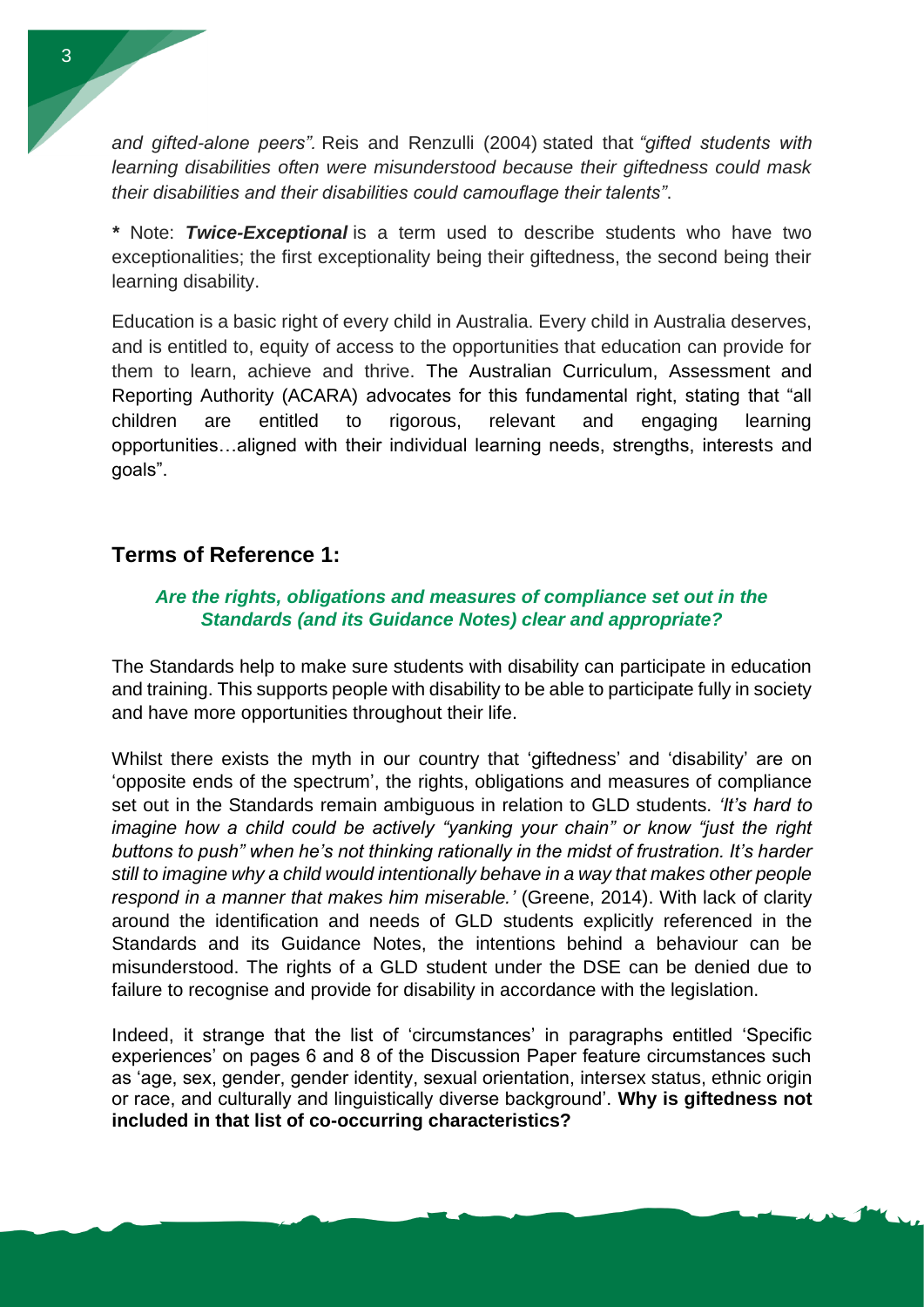The paragraph goes on to invite information about students with disability who have been affected by other circumstances. In our experience, GLD students face sometimes impossible hurdles in the disability space.

A surprising but indeterminable number of intellectually gifted children experience chronic and significant academic underachievement due to disability, especially if their complex learning profile is misunderstood. After repeated failures, unidentified or unsupported children become acutely aware of their difficulties with learning new material and/or with succeeding on limited-time exams. They eventually tend to conclude that they are 'just stupid', and to generalise their feelings of continuing academic failure to an overall sense of personal inadequacy.

The years of academic failure which a GLD student may experience if neither their strengths nor their weaknesses are addressed will invariably lead to poor self-efficacy and self-concept, frustration, anger, lack of motivation, chronic literacy problems, poor peer relationships, disenchantment with school or finally school refusal and dropout. These in turn can have serious long-term damaging effects on academic outcomes, career opportunities, employment, socio-economic status, mental health, family and social relationships, and all aspects of adult life.

Although there is no exemption, express or implied, in the Legislation for GLD students, far too many schools point to a child's associated giftedness to justify a decision to not approve professionally recommended and documented adjustments. Typical statements are, "But she's so clever, surely she'll *pass* anyway. She'll do just fine." or "But he's not failing – he's doing average… and of course there's nothing the matter with average now, is there?"

In general, schools and teachers rarely know enough (or anything at all…) about the possibility that a child can BOTH be intellectually gifted AND have a disability. They do not understand that all gifted children can, and some indeed do, suffer from any one or more of the disabilities, disorders, dysfunctions, deficits, deficiencies, difficulties, disadvantages, detriments, impairments, impediments and ailments which may befall non-gifted children – except of course intellectual impairment. It is the responsibility of the Disability Standards for Education 2005 to ensure that rights, obligations and measures of compliance set out in the Standards (and its Guidance Notes) are clear and appropriate for GLD students, regardless of their intellectual ability.

#### **Term of Reference 2:**

#### *Do students, families and carers, educators, education providers and policy makers know about, understand, apply and comply with the rights, obligations and measures of compliance in the Standards?*

Teachers may be unaware of effective strategies for twice-exceptional students or might even deny their existence outright (Foley Nicpon et al., 2011). Few would doubt the coexistence of giftedness with some disabilities (e.g., blindness and deafness as

4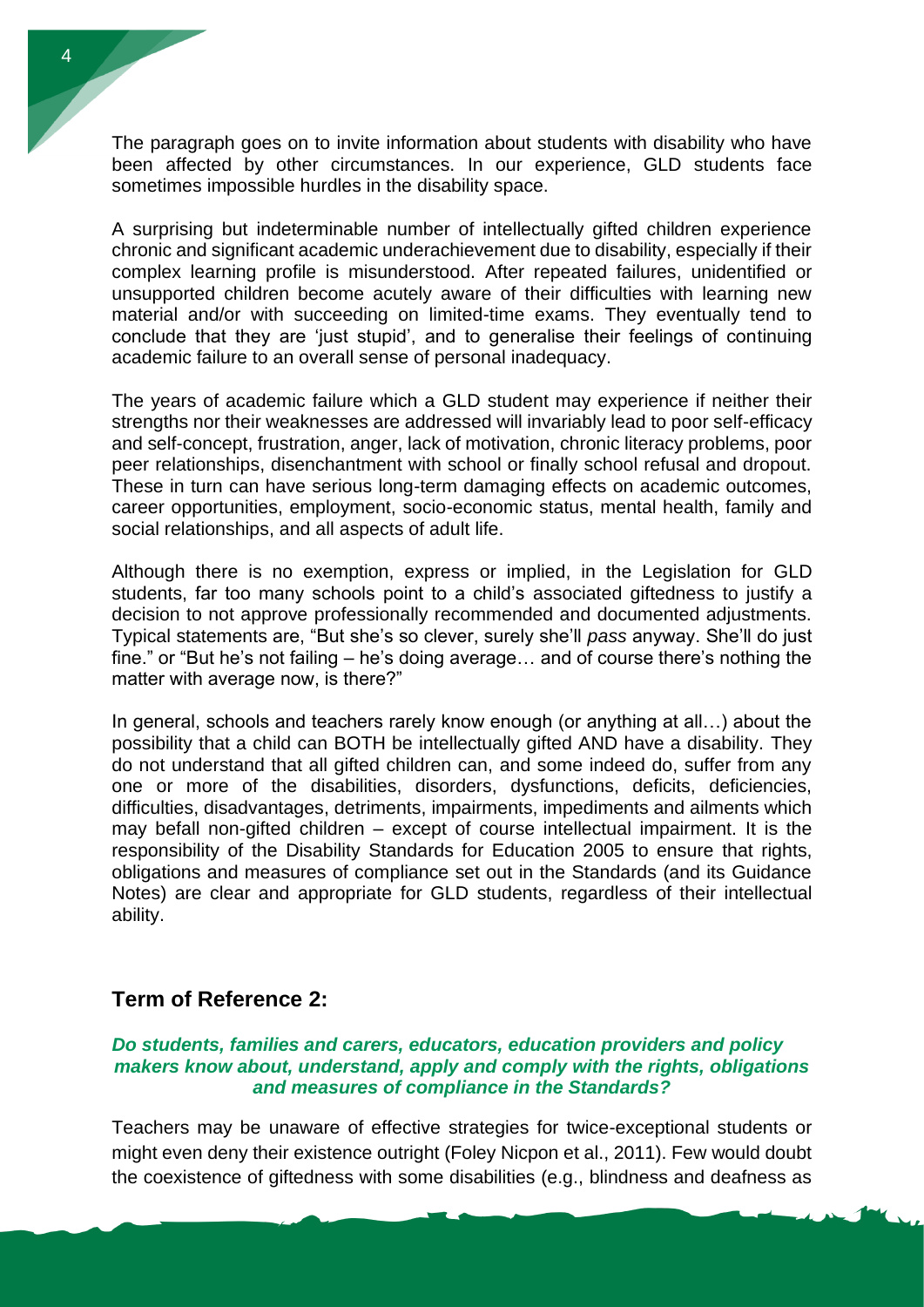in the case of Helen Keller), yet they remain sceptical about giftedness coexisting with learning disabilities or attention deficit hyperactivity disorder (Schultz, 2012). As Schultz (2012) stated, teacher professional development is needed, including "tangible, real-life examples of variability in development" (p. 127) to bring about change in meeting the needs of this group. Teachers and twice-exceptional students alike would benefit from research into effective learning strategies.

Failure to recognise and meet the educational and wellbeing entitlement of GLD students constitutes neglect on the part of educators and the education system. Comparatively few schools seem to understand their obligations under the *Standards* to make reasonable adjustments for students with disability so that the student can access and participate in their education and attempt their exams on the same basis as students without disability (*Standards* ss. 3.3 (a), 6.2 and 6.3).

Similarly, comparatively few schools seem to understand that the provisions of the *Standards* are enforceable *(DDA,* s. 32*)* and, depending on the circumstances and certain conditions precedent having been met, arguably provide entitlements to the child – that they are law, not mere policy, and thus cannot be summarily ignored or explained away by education providers.

Research by Quigly and Vialle (2009) identifies that the teacher is one of the most important elements in an effective education for all students. However, there is a failure to adequately resource educators throughout initial teacher education courses. The identification and needs of GLD students are not being taught in pre-service degrees and therefore early career teachers are inadequately equipped before they even enter the classroom.

Selecting and monitoring the effectiveness of disability adjustments should be an ongoing process, and changes (with the involvement of students, parents and educators) should be made as often as needed. When GLD students appear 'average', it is often the result of underachievement. The key is to be sure that chosen adjustments address students' specific areas of need and facilitate the demonstration of skill and knowledge. In addition, a study by Willard-Holt et.al (2013) on 'Twice-Exceptional Learners' Perspectives on Effective Learning Strategies' highlighted the need to work with the student to understand their thinking, opinion and perspective. The implications for teachers from this study included "allowing twice-exceptional learners more ownership over their learning and more choice and flexibility in topic, method of learning, assessment, pace…".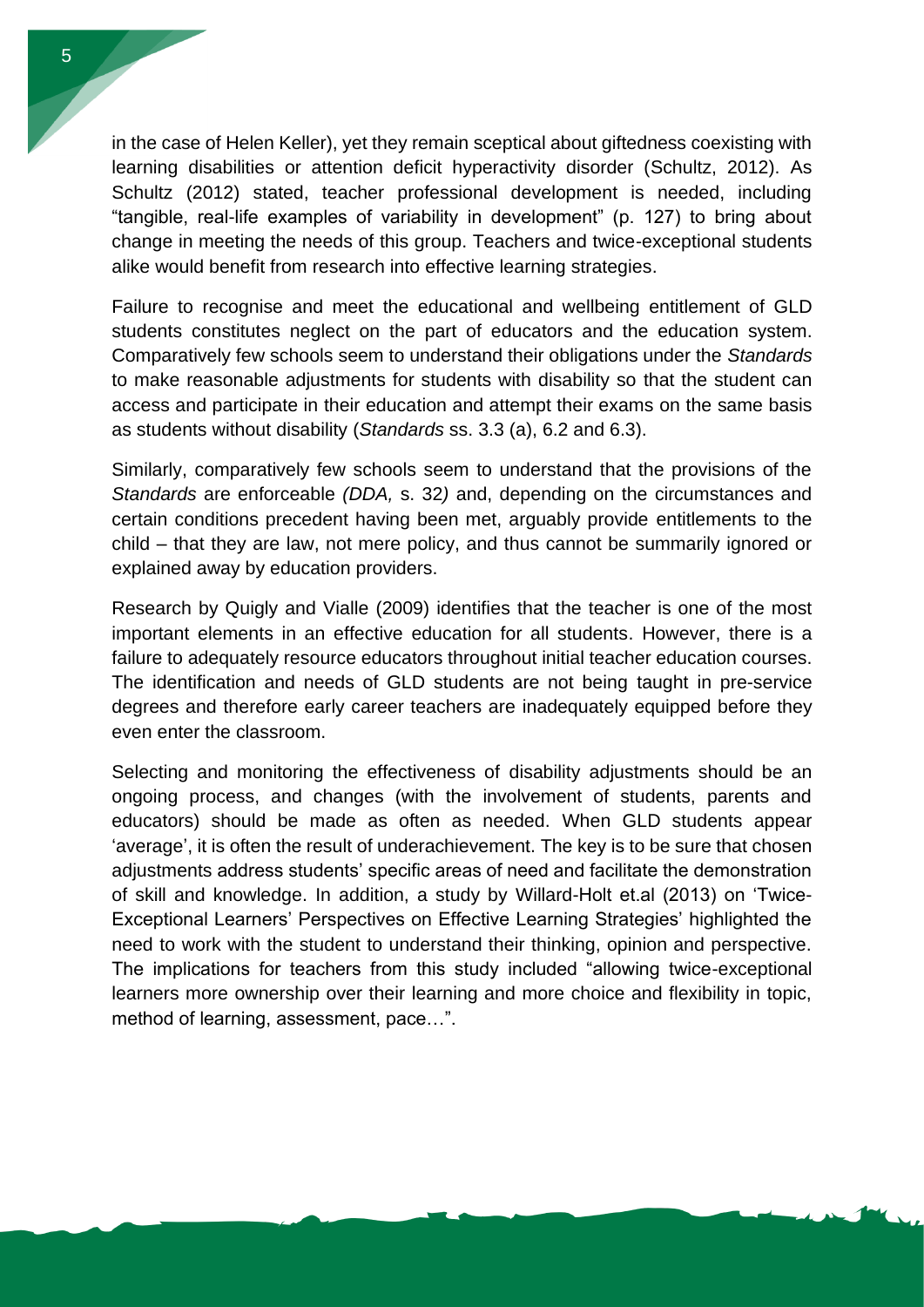#### **Term of Reference 3:**

*In the 15 years since the Standards were developed, have the Standards contributed towards students with disability being able to access education and training opportunities on the same basis as students without disabilities?*

It is most often the case for 2E children that they are not lazy, nor are they purposely meaning to 'waste their talent'. The very essence of the challenges presented when a learning disability works in contest with potential achievement can sometimes give this impression. Regardless of the external achievements of a child, '*his or her own inner realm of experience remains qualitatively different'* (Tolan, in Neville et. al., 2013).

Regardless, an important facet of education is the ability of a student to 'show what they know'. Providing access and support to enable that ability on the same basis as a students' peers without disability remains an significant growth area of the Standards. To comply with the Standards, schools and government authorities are expected to implement, measures which ensure that "the assessment procedures and methodologies…are adapted to enable the student to demonstrate the knowledge, skills or competencies being assessed." (Standards s. 6.3(f)).

Under the Legislation, disability adjustments must be 'reasonable' (Standards ss. 3.4 and 6.2 (2)). As a matter of practicality, determining whether an adjustment is 'reasonable' for a particular student can be a complex process.

It is a matter of:

- looking at not only the professionally diagnosed disability, but also the level of impairment occasioned by it, in light of the child's professionally documented evidence, and
- asking how the child is affected by their disability in the exam context, and what would be a 'reasonable' adjustment for THIS child with THIS disability and THIS level of impairment for THIS type of task of THIS length, and
- asking if the proposed adjustment would allow the child to participate in their education (including assessment tasks) on the same basis as a child without this child's disability (Standards ss. 3.3 (a) and 6.2 (1)).

The legislative test is NOT whether a statutory authority has unilaterally made up its own policy and rules, and placed these on a website which purports to list which adjustments are, and are not, available (or 'possible' – see below). An education department or a statutory authority calling a given adjustment 'reasonable' on its website is neither persuasive nor probative.

What is 'reasonable' will be a question of fact based on the evidence in each case (Standards s. 3.4). It is not a matter of mere assertion by a parent that a desired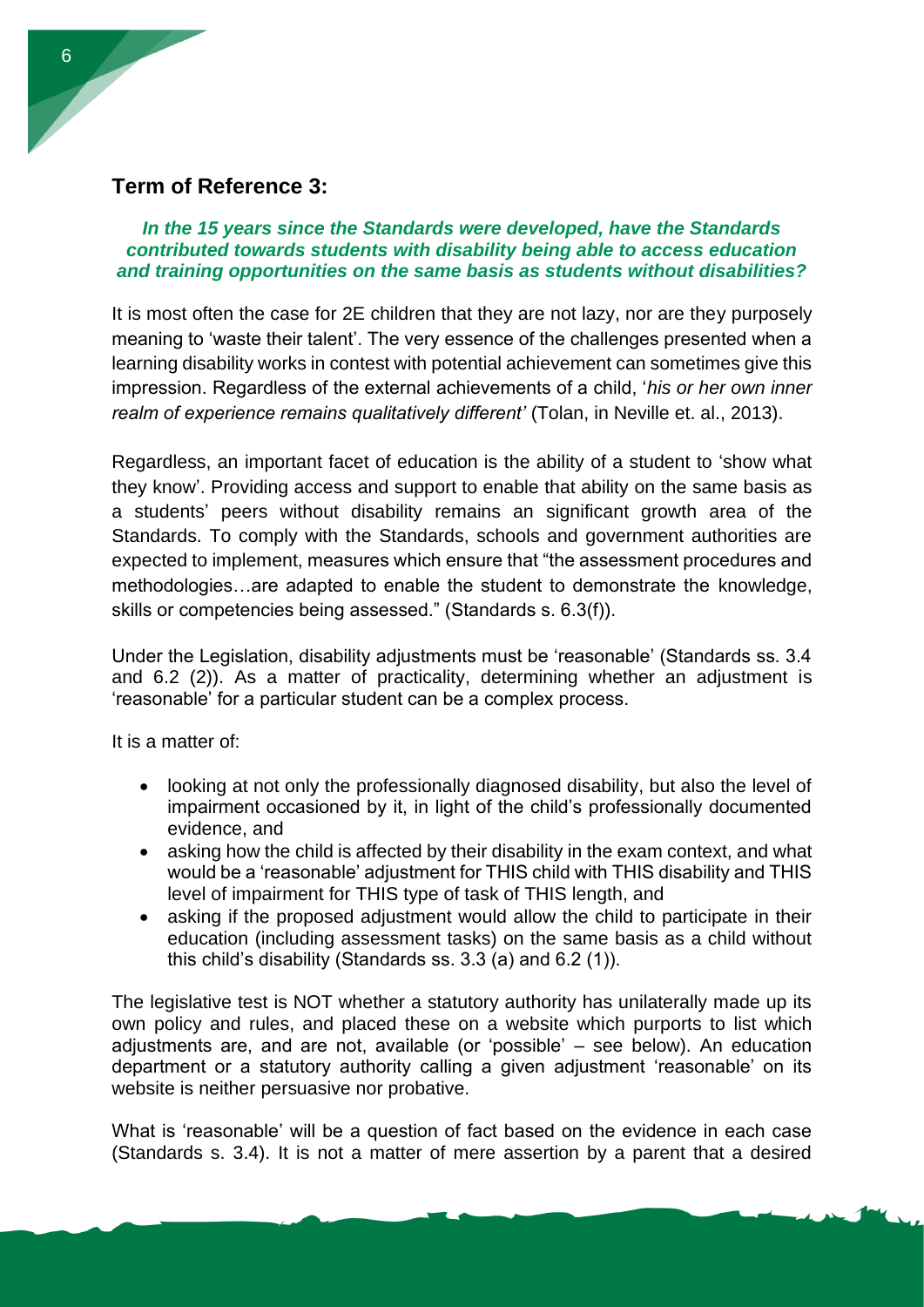adjustment is indeed reasonable, or a matter of mere assertion by a government authority that it isn't.

Crucial to the strength and probative value of the evidence submitted in the applications with respect to what is 'reasonable' are the reports authored by highly credentialed medical and allied health professionals, not only diagnosing the disability, but also measuring and quantifying the level of functional impairment occasioned by it, and making specific and detailed recommendations for THIS child with THIS disability and THIS level of impairment.

### **About the Author**

The Australian Association for the Education of the Gifted and Talented (AAEGT) is pleased to be able to contribute this submission to the 2020 Review of the Disability Standards for Education (DSE). The AAEGT is comprised of members from all states and territories in Australia. They include university researchers/academics, educational consultants, schools, principals, teachers and parents. Furthermore, members represent a diverse population incorporating a variety of cultural backgrounds and geographical locations, including metropolitan, regional, rural and remote members.

The purpose for which the AAEGT is established is to advance education by promoting and protecting the educational entitlement and well-being of the gifted and talented. The AAEGT pursues this purpose through a range of activities and services that may include but are not limited to:

(a) Providing national leadership in Gifted and Talented Education.

(b) Advocating on behalf of our members for the educational and well-being needs of gifted and talented students.

(c) Working with politicians and governments towards legislative and policy inclusion of gifted and talented students to achieve their recognition and inclusion in schools and Australian society.

(d) Promoting research and advancing scholarship in Gifted and Talented Education.

(e) Collaborating to provide and communicate evidence about gifted and talented students, their intellectual and affective needs, and appropriate educational provisions.

(f) Recognising outstanding practice and eminence in the scholarship of Gifted and Talented Education.

#### **References**

Abrano, J.M. (2015) "Twice Exceptionality" in the Music Classroom. Music Educators Journal June 2015. VA, USA

7